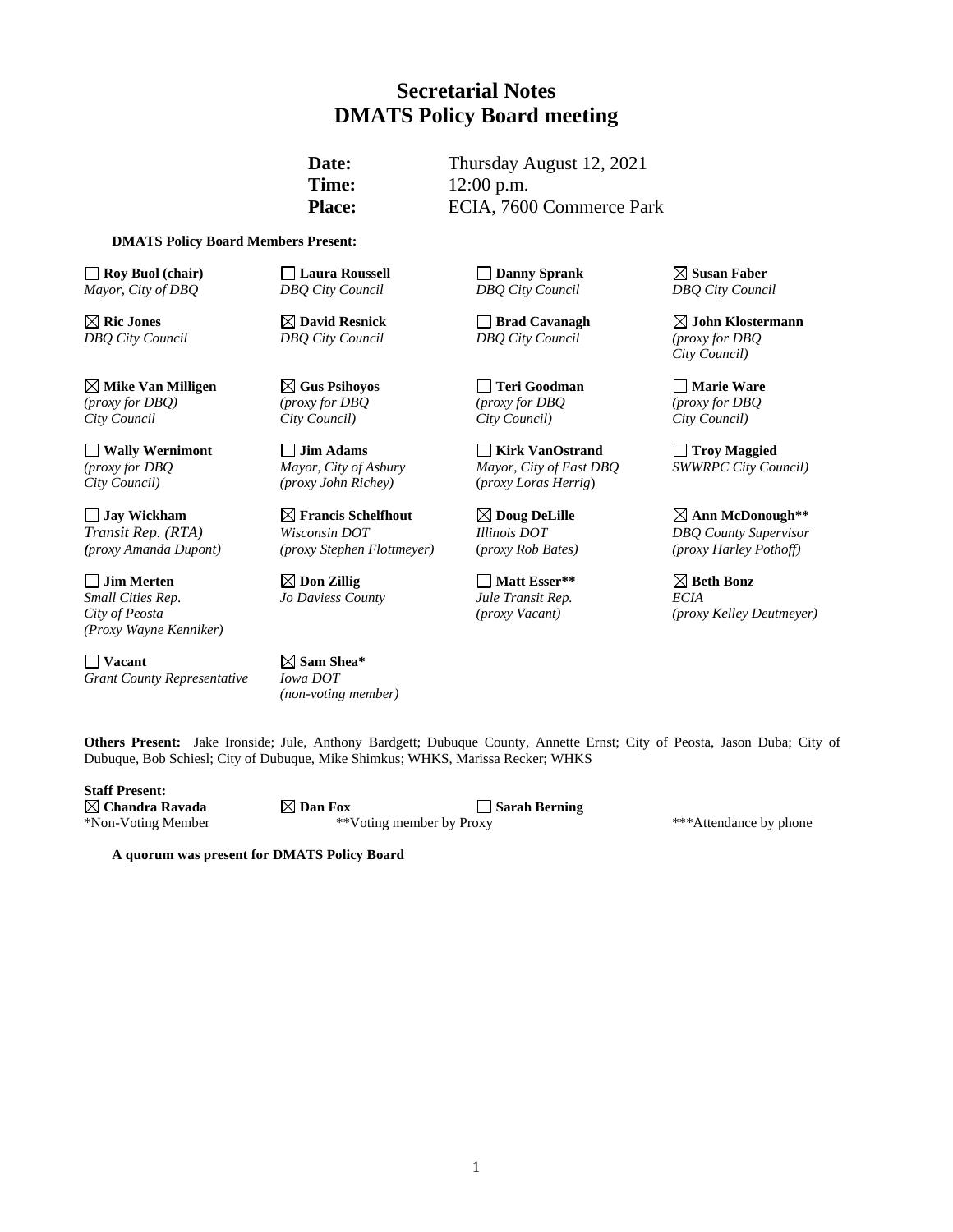## **Call to Order**

The DMATS Policy Board meeting was called to order by DMATS Policy Board member, Ric Jones. Introductions were made at this time.

## **Review/Approve the Agenda for the Thursday, August 12, 2021 DMATS Policy Board meeting**

Motion by Bonz, second by Resnick to approve the agenda for the Thursday, August 12, 2021, DMATS Policy Board meeting. The motion passed unanimously.

## **Review/Approve the minutes and receive and file the secretarial notes from the Thursday July 8, 2021 meeting**

Motion by Bonz, second by Zillig to approve the minutes and receive and file the secretarial notes from the Thursday July 8, 2021 DMATS Policy Board meeting. The motion passed unanimously.

## **Review/Approve Final Fiscal Year 2021 DMATS LRTP 2050 Draft Transportation Network Profile Chapter 3**

Motion by Resnick, second by Zillig to open the public hearing. The motion passed unanimously. The public hearing was opened at 12:16 p.m.

Fox presented the DMATS LRTP 2050 Chapter 3-Transportation Network Profile. Fox noted that the Board members have one month to review Chapter 3 and provide comments and changes to staff. Fox explained chapter 3 will cover the following things: the study of the transportation network in the DMATS area, provide a general overview of existing conditions for all modes of transportation, highways and roads, transit, bicycle and pedestrian, fright and air travel and highlight ongoing special initiatives.

Motion by Zillig, second by Pothoff to approve the Final Fiscal Year 2021 DMATS LRTP 2050 Draft Transportation Network Profile Chapter 3. The motion passed unanimously.

## **Review/Approve Final Fiscal Year 2021 DMATS LRTP 2050 Draft Transportation Network Forecast Chapter 4**

Fox presented the DMATS LRTP 2050 Chapter 4-Transportation Network Forecast. Fox noted that the Board members have one month to review Chapter 4 and provide comments and changes to staff. Fox explained the modeling process stating it is done in four phases; phase one is travel demand model development; phase two is travel demand model calibration and validation, phase three is development of future year forecast and phase four is existing plus committed roadway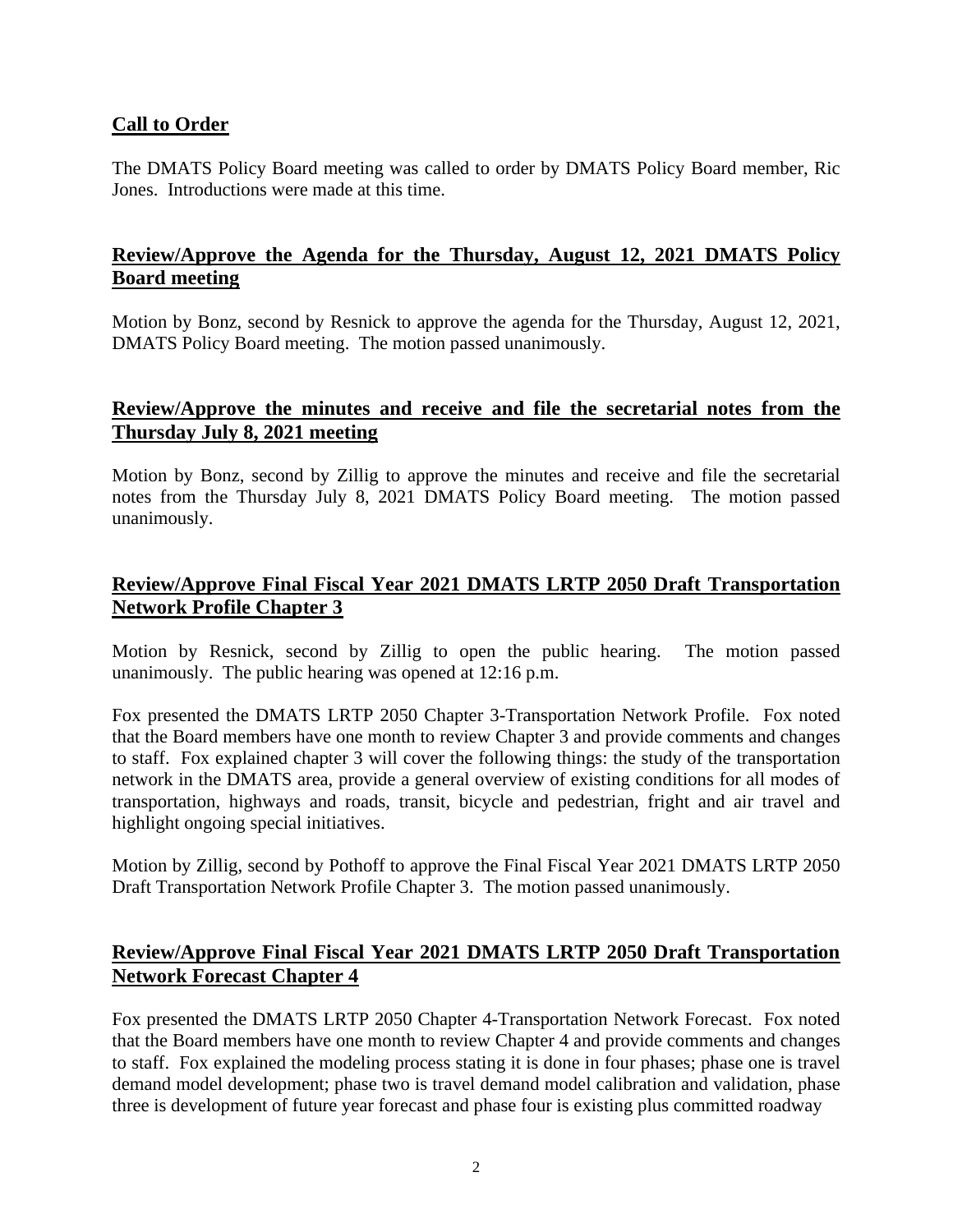network. Fox went over chapter four travel demand forecast model will cover: transportation analysis zones, existing land use, future land use, 2050 traffic volume, 2050 level of service, future transit systems and future bicycle and pedestrian facilities.

Motion by Zillig, second by Pothoff to approve the Final Fiscal Year 2021 DMATS LRTP 2050 Draft Transportation Network Forecast Chapter 4. The motion passed unanimously.

#### **Review/Approve Final Fiscal Year 2021 DMATS LRTP 2050 Draft Safety Chapter 6**

Ravada began by reviewing Dubuque County crash history, DMATS traffic safety date, fatatalities per population, system and travel characteristics, percentage of crashes, and comparison of safety emphasis areas. Ravada reported that Dubuque County Public Safety agencies make up a Multi-Disciplinary Safety Team (MDST) who undertake a variety of strategies to improve transportation safety which includes the review of new projects to make sure that safety is a priority in those projects. Ravada went on going over some current transportation safety efforts.

Motion by Zillig, second by Pothoff to approve the Final Fiscal Year 2021 DMATS LRTP 2050 Draft Safety Chapter 6. The motion passed unanimously.

# **Review/Approve amendments to DMATS Federal Fiscal Year 2021-2024 Transportation Improvement Program (TIP)**

Ravada referred to the TIP handout stating the City of Dubuque project SW Arterial corridor between US 20 to US 151/61 right of way received \$580,000.00, although the final cost ended up being \$639,899.00. Amendment is to add additional funding from DMATS STBG funds for the SW Arterial right of way. Ravada stated staff had a conversation with the IA DOT and once amendment is passed the IA DOT will amend the STBG contract with the City of Dubuque.

Motion by Resnick second by Faber to close the public hearing. The motion passed unanimously. The public hearing was closed at 12:34 p.m.

Motion by Zillig, second by Pothoff to approve the amendments to DMATS Federal Fiscal Year 2021-2024 Transportation Improvement Program (TIP). The motion passed unanimously.

## **Update on Administrative Modification on DMATS FFY 2022-2025 Transportation Improvement Program**

Ravada stated the administrative modification is for the Illinois DOT project ED2204 project, stating this project received advance authorization to start construction on this project.